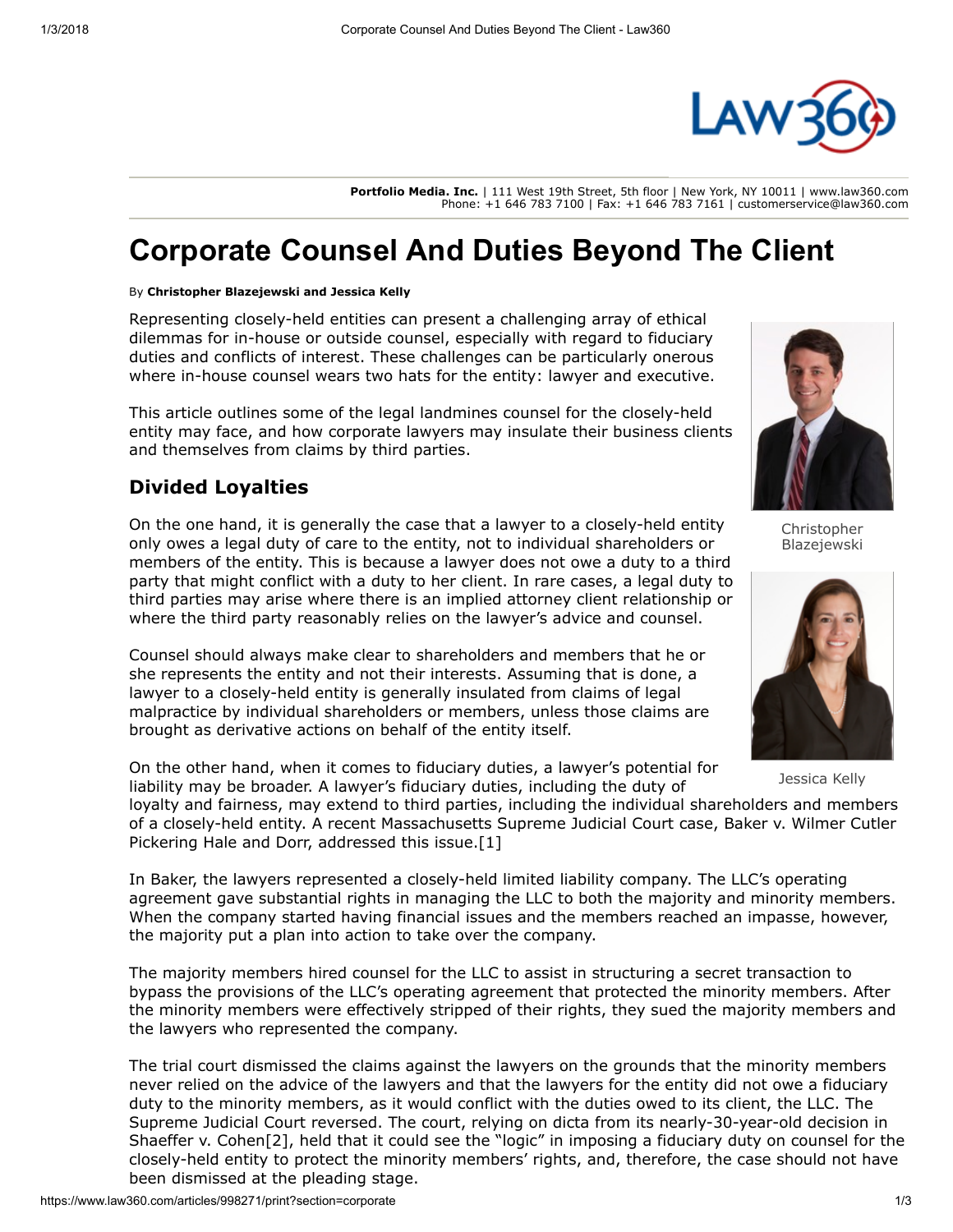While Baker may be distinguishable on a number of grounds, including the grant of management rights to the LLC's minority shareholders in the operating agreement, it did leave open the question of what counsel should have done. An ethics article by Massachusetts Bar Counsel following Shaefer suggests that the result of Baker may have been different had the lawyers disclosed the transaction to the minority members.[3]

Certainly, where the majority of a closely-held entity seeks to take action to prejudice the minority interests, counsel to the entity should consider whether it can follow the instruction of the majority in such a transaction, whether it needs to disclose such action to the minority interests and whether it should advise the majority and minority interests to obtain separate counsel.

## Conflicts of Interest

In limited circumstances, counsel to a closely-held entity may represent both the entity and one or more shareholders or members. Under Rule 1.7 of the Model Rules of Professional Conduct, such concurrent representation is allowed only if the interests of the entity and the shareholder or member are aligned, the lawyer can provide "competent and diligent" representation to both clients and each client gives "informed consent, confirmed in writing."

Similar considerations must be taken into account when a lawyer transitions from representing the closely-held entity to only representing a shareholder or member of the entity, or vice versa. Under Rule 1.9 of the Model Rules, a lawyer cannot represent a client in a matter adverse to a former client "in the same or a substantially related matter" in which that client's interests are "materially adverse to the interests of the former client", unless the lawyer again obtains informed, written consent of the former client.

The pitfalls in both of these situations happen, of course, when the conflict arises or already exists and could result in malpractice claims, ethics complaints or disqualification. In M'Guinness v. Johnson, the California Courts of Appeals took the rare step of reversing the denial of a motion to disqualify a law firm as a result of the law firm's concurrent conflict of interest representing a shareholder, Johnson, and the corporation, TLC, in a litigation in which they were directly adverse.[4]

Although the law firm in M'Guinness argued that it no longer represented TLC at the time it represented Johnson, the court noted that the firm had an ongoing attorney client relationship with TLC over a number of years, had actively represented TLC until a year prior to its representation of Johnson and had never sent a withdrawal or disengagement letter to TLC, and that other conduct of the law firm indicated that it continued to represent TLC after it had begun to represent Johnson. For these reasons, the court held that the law firm was engaged in an impermissible concurrent representation and had to be disqualified.

The lesson of M'Guinness is that a lawyer should be very cautious when entering into concurrent or subsequent representation of a closely-held entity and one or more shareholders or members. To lessen the risks, the lawyer should be very clear who he is representing in the engagement letter, and send a disengagement letter once the representation is over.

The lawyer must obtain informed, written consent if he is entering into a concurrent representation or seeks to represent a client in a matter adverse to the former client. The lawyer must then withdraw if an impermissible conflict of interest arises.

### Wearing Two Hats

Problems for in-house counsel can arise when counsel to the closely-held entity also acts as an officer or director of the entity and participates in business decisions. While communications with counsel to the entity may be privileged if they concern legal advice or are in anticipation of litigation, general communications about the business are not protected.

Counsel also has to be aware of who is receiving the communications. If privileged communications are shared with others outside the management group or the board, they can be deemed waived. Inhouse counsel should always clearly identify communications that she seeks to keep confidential and privileged, and take steps to make sure those communications are not broadly distributed.